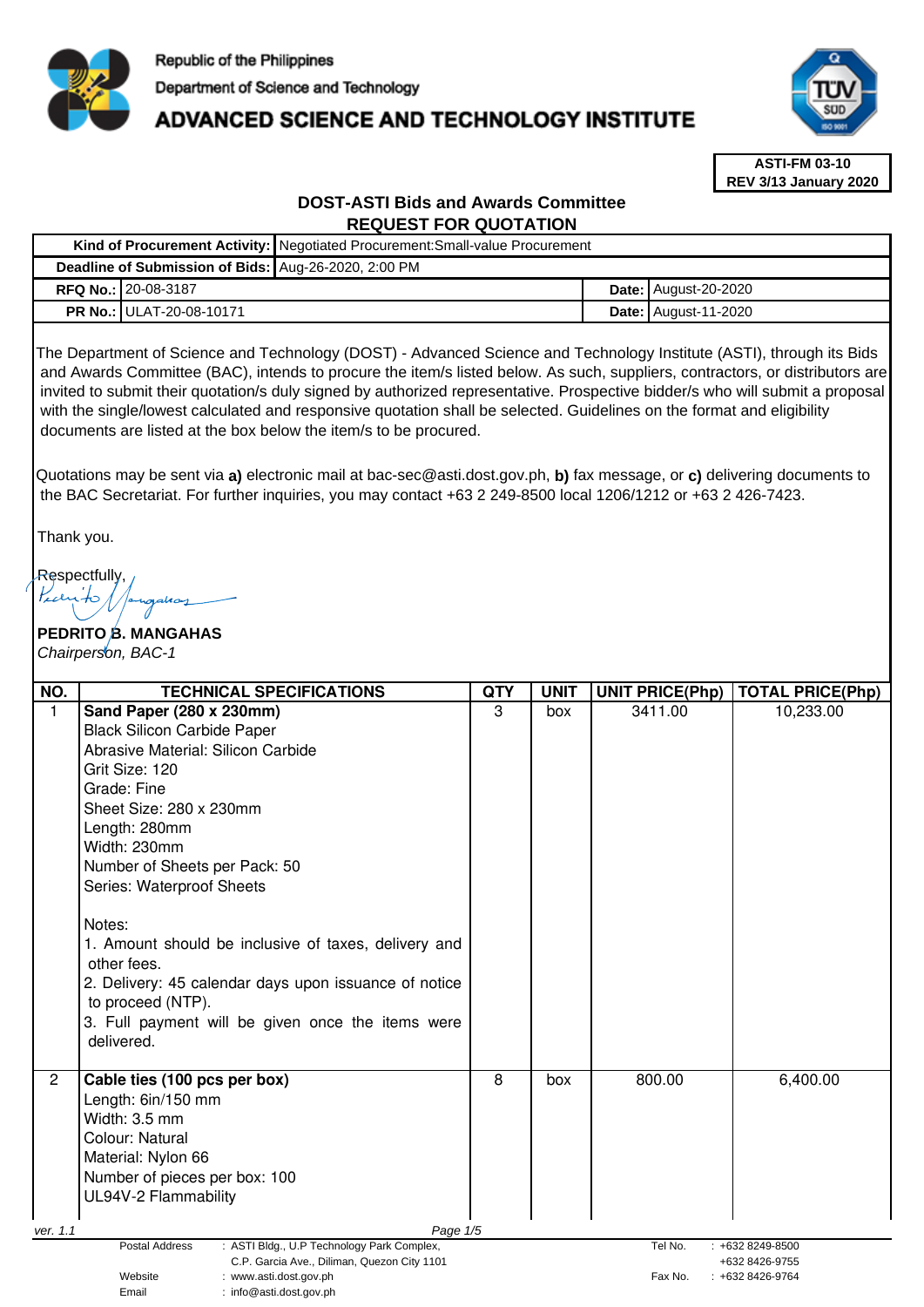|               | Standards: DIN EN 50146<br>Approvals: UL<br>Minimum Operating Temperature<br>$-40\degree$ C<br>$+105^{\circ}$ C<br>Maximum Operating Temperature<br><b>Series</b><br><b>T30R</b><br>Tensile Strength: 135N<br>Maximum Bundle Diameter: 35mm<br>Notes:<br>1. Amount should be inclusive of taxes, delivery and<br>other fees.<br>2. Delivery: 45 calendar days upon issuance of notice<br>to proceed (NTP).<br>3. Full payment will be given once the items were<br>delivered.                                                                                                                                                                                                                             |                |     |         |           |
|---------------|-----------------------------------------------------------------------------------------------------------------------------------------------------------------------------------------------------------------------------------------------------------------------------------------------------------------------------------------------------------------------------------------------------------------------------------------------------------------------------------------------------------------------------------------------------------------------------------------------------------------------------------------------------------------------------------------------------------|----------------|-----|---------|-----------|
| 3             | Cable ties (100 pcs per box)<br>Length: 12in/ 317.2 mm<br>Width: 7.8 mm<br>Colour: Natural<br>Material: Nylon 66<br>Number of pieces per box: 100<br>Flame retardant: UL 94V-2 Flammability Standard<br>Screw type: Shallow countersunk M3 or a flat pan head<br>with a head diameter of 5.5 mm to 7 mm<br>Type: Screw Mount<br>Minimum Operating Temperature: -40°C<br>Maximum Operating Temperature: +85°C<br>Tensile Strength: 539N<br>Maximum Bundle Diameter: 80mm<br>Notes:<br>1. Amount should be inclusive of taxes, delivery and<br>other fees.<br>2. Delivery: 45 calendar days upon issuance of notice<br>to proceed (NTP).<br>3. Full payment will be given once the items were<br>delivered. | $\overline{8}$ | box | 2600.00 | 20,800.00 |
| 4             | Steel Brush with hardened steel tip<br>Application: Engineering, General Cleaning,<br>Rust<br>Remover<br><b>Bristle Material: Steel</b><br>Bristle Length: 37mm<br>Number of Rows: 3<br>Notes:<br>1. Amount should be inclusive of taxes, delivery and<br>other fees.<br>2. Delivery: 30 calendar days upon issuance of notice<br>to proceed (NTP).<br>3. Full payment will be given once the items were<br>delivered.                                                                                                                                                                                                                                                                                    | 10             | pc  | 412.14  | 4,121.40  |
| 5<br>ver. 1.1 | Acrylic Spray Paint (300 g)<br>Color: Gray<br>100% Pure Acrylic<br>Fast Drying<br><b>High Gloss</b><br><b>Premium Quality</b><br><b>Highly Durable</b><br>Page 2/5                                                                                                                                                                                                                                                                                                                                                                                                                                                                                                                                        | 150            | pc  | 322.11  | 48,316.50 |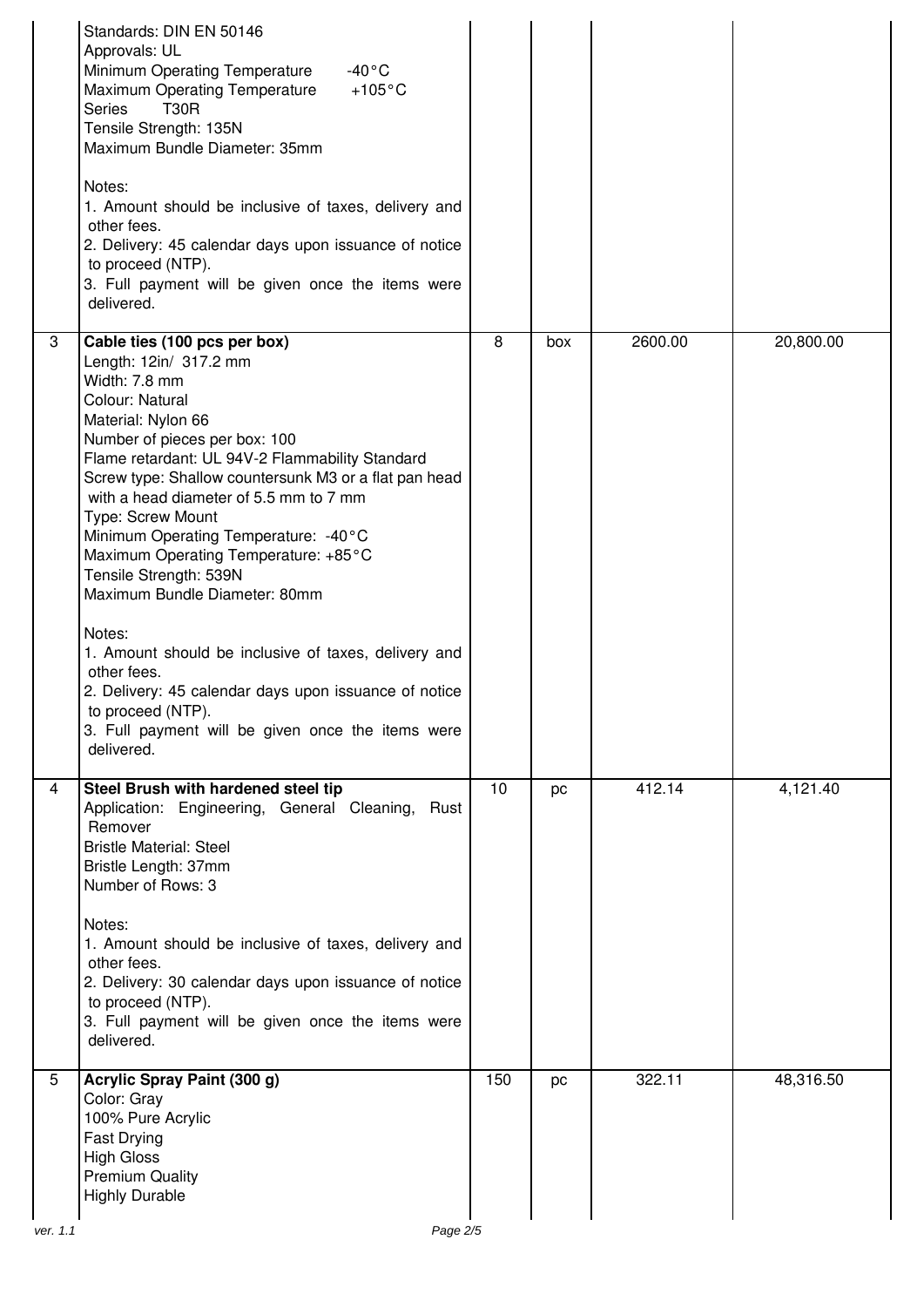|                | Interior and exterior quality ideal for wood, material,<br>most plastic, automotive motorcycle equipment, etc<br>Non-fading, non-yellowing, weather resistant, no lead<br>and mercury<br>Notes:<br>1. Amount should be inclusive of taxes, delivery and<br>other fees.<br>2. Delivery: 30 calendar days upon issuance of notice<br>to proceed (NTP).<br>3. Full payment will be given once the items were<br>delivered.                                                                                                                 |                |    |         |           |
|----------------|-----------------------------------------------------------------------------------------------------------------------------------------------------------------------------------------------------------------------------------------------------------------------------------------------------------------------------------------------------------------------------------------------------------------------------------------------------------------------------------------------------------------------------------------|----------------|----|---------|-----------|
| 6              | <b>Paint brush</b><br>Brush Size: Medium<br><b>Bristle Shape: Flat</b><br>Brush Diameter or Width: At least 50mm<br>Angled: No<br>Notes:<br>1. Amount should be inclusive of taxes, delivery and<br>other fees.<br>2. Delivery: 30 calendar days upon issuance of notice<br>to proceed (NTP).<br>3. Full payment will be given once the items were<br>delivered.                                                                                                                                                                        | 10             | pc | 800.00  | 8,000.00  |
| $\overline{7}$ | Paint Thinner (16L)<br>Volume: 16 L<br>Notes:<br>1. Amount should be inclusive of taxes, delivery and<br>other fees.<br>2. Delivery: 30 calendar days upon issuance of notice<br>to proceed (NTP).<br>3. Full payment will be given once the items were<br>delivered.                                                                                                                                                                                                                                                                   | 2              | pc | 3500.00 | 7,000.00  |
| 8              | Gray Paint (4L)<br>Use as primer for topcoats of Epoxy Enamel or Acqua<br>Epoxy to be applied on metal, galvanized iron, wood<br>and masonry<br>Practical Coverage: 20-25 square meter/4 liters/coat<br>Surface Dry 2-3 hrs<br>Dry Through: 6-8 hrs<br>Dry Film Thickness: 1.5 mils/coa<br>Volume: 4L<br>Notes:<br>1. Amount should be inclusive of taxes, delivery and<br>other fees.<br>2. Delivery: 30 calendar days upon issuance of notice<br>to proceed (NTP).<br>3. Full payment will be given once the items were<br>delivered. | 8              | pc | 1300.00 | 10,400.00 |
| 9              | <b>Cutting Sickle</b><br>Overall length: 390mm<br>Weight: 220g<br>Blade length: 195mm<br>Blade width: 44mm                                                                                                                                                                                                                                                                                                                                                                                                                              | $\overline{2}$ | pc | 2900.00 | 5,800.00  |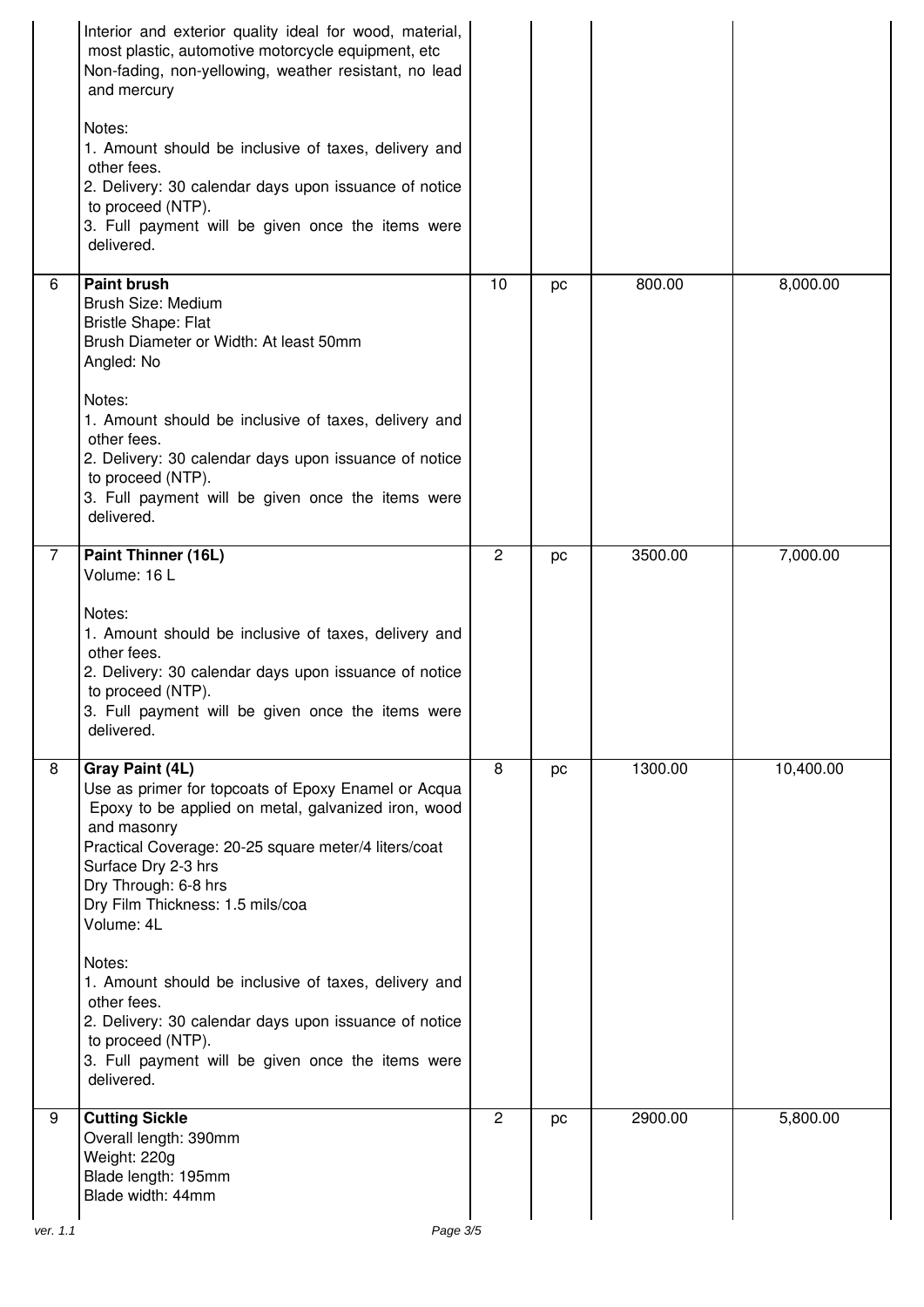|    | Converts to Gender: Femaler                                                                                                                                                                                                                                                                                                                                                                                                                                                                      |                 |           |         |                |  |
|----|--------------------------------------------------------------------------------------------------------------------------------------------------------------------------------------------------------------------------------------------------------------------------------------------------------------------------------------------------------------------------------------------------------------------------------------------------------------------------------------------------|-----------------|-----------|---------|----------------|--|
|    | Notes:<br>1. Amount should be inclusive of taxes, delivery and<br>other fees.<br>2. Delivery: 30 calendar days upon issuance of notice<br>to proceed (NTP).<br>3. Full payment will be given once the items were<br>delivered.                                                                                                                                                                                                                                                                   |                 |           |         |                |  |
| 10 | <b>Anti-rust lubricant 9.03oz</b><br>Volume: 9.03 oz<br>Cleans and protects tools from rust<br>Notes:<br>1. Amount should be inclusive of taxes, delivery and<br>other fees.<br>2. Delivery: 30 calendar days upon issuance of notice<br>to proceed (NTP).<br>3. Full payment will be given once the items were<br>delivered.                                                                                                                                                                    | $\overline{12}$ | <b>DC</b> | 450.00  | 5,400.00       |  |
| 11 | <b>Conductive Coating</b><br>Color: Dark Gray<br>Creating a grounded working surface<br>Shielding metals detectors and other devices that<br>malfunction in the presence of metals<br>Providing electrical conductivity to almost any surface<br>Volume: 12 oz<br>Notes:<br>1. Amount should be inclusive of taxes, delivery and<br>other fees.<br>2. Delivery: 30 calendar days upon issuance of notice<br>to proceed (NTP).<br>3. Full payment will be given once the items were<br>delivered. | $\mathbf{1}$    | pc        | 3600.00 | 3,600.00       |  |
|    | TOTAL APPROVED BUDGET FOR THE CONTRACT:                                                                                                                                                                                                                                                                                                                                                                                                                                                          |                 |           |         | Php 130,070.90 |  |
|    |                                                                                                                                                                                                                                                                                                                                                                                                                                                                                                  |                 |           |         |                |  |
|    | <b>GUIDELINES</b>                                                                                                                                                                                                                                                                                                                                                                                                                                                                                |                 |           |         |                |  |

#### **A. Submission of Quotations**

1. Quotation/s shall include the Request for Quotation and/or the Purchase Request Number as state above;

2. Pictures or brand/model names or numbers, if applicable, should be specified in the quotation/s; and

3. Quotation/s must be signed by the company's duly authorized representative.

#### **B. Eligibiliy Requirements**

Pursuant to Annex "H" or Consolidated Guidelines for the Alternative Methods of Procurement of the 2016 Implementing Rules and Regulations (IRR) of Republic Act (RA) No. 9184, as amended by Government Procurement Policy Board Resolution No. 21-2017 dated 30 May 2017, the following documents shall be submitted except for Repeat Order, Shopping under Section 52.1(a), and Negotiated Procurement under Sections 53.1 (Two-Failed Biddings), and 53.5 (Agency-to-Agency):

## **For Procurement of Goods**

- 1. Upon submission of quotation
	- PhilGEPS Platinum Membership Certificate including Annex "A". If not available, the following alternate documents may be submitted:
		- PhilGEPS Registration Number
		- Mayor's Permit